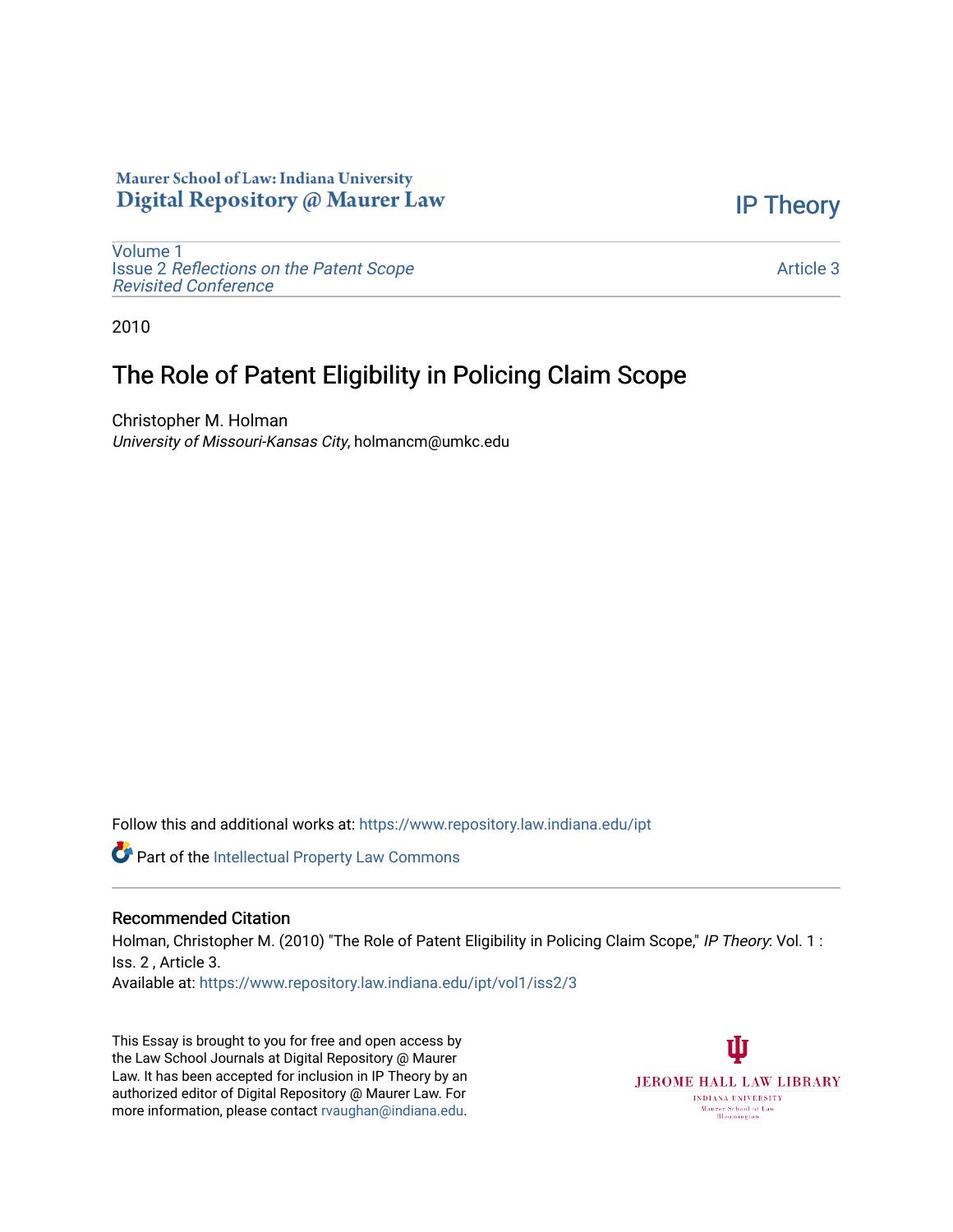

# The Role of Patent Eligibility in Policing Claim Scope

Christopher M. Holman\*

Four Supreme Court decisions dating back to the 1970s and early 1980s (*Benson*, 1 *Flook*,<sup>2</sup> *Chakrabarty*,<sup>3</sup> and *Diehr*<sup>4</sup>) provide the foundation for the modern doctrine of patent eligibility. The criterion for patent eligibility established by these cases is easy to state, at least in the abstract. Under the controlling precedent, a patent claim limited to a man-made invention falling within the statutory categories established under Section 101 (processes, compositions of matter, machines, and articles of manufacture) is generally treated as patent eligible.<sup>5</sup> However, a patent claim is patent ineligible (and hence invalid) if it "claims" or "patents" a so-called "fundamental principle." Specific examples of fundamental principles that have been identified by the Supreme Court include natural phenomena, physical phenomena, principles of nature and abstract ideas. To my mind, the designations natural phenomena, physical phenomena, principles of nature and laws of nature are all essentially synonymous, at least as used in this context, so for simplicity throughout the rest of this article I simply refer to the two fundamental categories of abstract ideas and natural phenomena.

Most of the Supreme Court's treatment of patent eligibility has focused on the "abstract idea" category of fundamental principle, including *Benson*, *Flook*, *Diehr* and the recent *Bilski II* decision.<sup>6</sup> The only Supreme Court decisions to address the other category of fundamental principle are *Chakrabarty* and *J.E.M.*, both of which rejected (at least implicitly) the contention that a genetically modified organism is a patent ineligible natural phenomenon.<sup>7</sup> Moreover, since the enactment of the 1952 patent statute the Supreme Court has never found a patent claim patent ineligible for claiming a natural phenomenon. Some would argue that earlier decisions of the Court found claims directed towards biological materials patent ineligible, most notably *Funk Brothers*<sup>8</sup> and *American Fruit Growers*, 9 but in my view

- 7. J.E.M. Ag Supply, Inc. v. Pioneer Hi-Bred Int'l, Inc., 534 U.S. 124 (2001).
- 8. Am. Fruit Growers, Inc. v. Brogdex Co., 283 U.S. 1 (1931).
- 9. Funk Bros. Seed Co. v. Kalo Inoculant Co., 333 U.S. 127 (1948).

<sup>\*</sup> Associate Professor of Law, University of Missouri—Kansas City School of Law.

<sup>1.</sup> Gottschalk v. Benson, 409 U.S. 63 (1972).

<sup>2.</sup> Parker v. Flook, 437 U.S. 584 (1978).

<sup>3.</sup> Diamond v. Chakrabarty, 447 U.S. 303 (1980).

<sup>4.</sup> Diamond v. Diehr, 450 U.S. 175 (1981).

<sup>5. 35</sup> U.S.C. § 101.

<sup>6.</sup> Bilski v. Kappos (*Bilski II*), 130 S. Ct. 3218 (2010).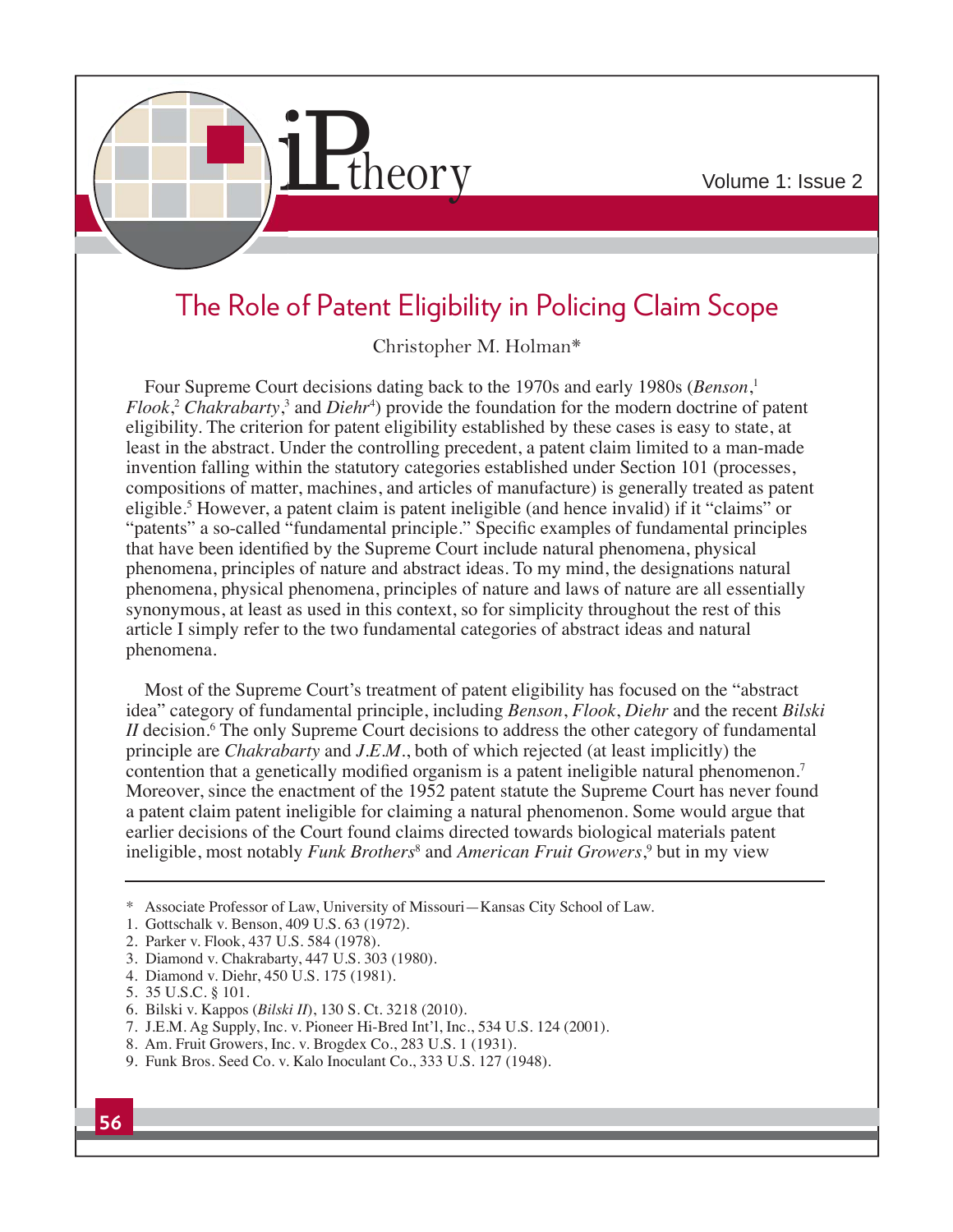these cases are addressing issues distinct from the modern doctrine of patent eligibility, and to the extent they might have had any bearing on patent eligibility they have been effectively overruled by more recent Supreme Court precedent, most particularly *Chakrabarty*. 10

While the Supreme Court has been consistent in maintaining that fundamental principles cannot be patented, a striking aspect of the Supreme Court precedent in this area is the lack of any meaningful, coherent guidance as to just exactly what it means for a claim to "claim a fundamental principle." This ambiguity was noted recently in a concurrence by Justice Stevens to *Bilski II*, wherein he complained:

The Court, in sum, never provides a satisfying account of what constitutes an unpatentable abstract idea.... [In this case, for example, the] Court essentially asserts its conclusion that petitioners' application claims an abstract idea. This mode of analysis (or lack thereof) may have led to the correct outcome in this case, but it also means that the Court's musings on this issue stand for very little.<sup>11</sup>

Justice Stephen correctly recognizes the lack of Supreme Court guidance on what it means to patent an abstract idea, but I would point out that the Court has provided even less guidance with respect to natural phenomena.

The Federal Circuit has also noted the ambiguity of the Supreme Court's patent eligibility precedent, and the practical difficulty lower courts face in attempting to apply the abstract standard to actual claims, particularly claims directed to twenty–first century technology that is difficult to analogize to the claims analyzed in the Supreme Court decisions establishing the controlling precedent. I believe it was largely this ambiguity that motivated the Federal Circuit in *In re Bilski* (*Bilski I*) to create the machine or transformation test (MORT) as the sole and definitive test for patent eligibility, in an attempt to provide the lower courts and US Patent and Trademark Office (PTO) with a more objective and administrable test.<sup>12</sup>

#### I. **The Effect of** *Bilski II* **on the Criterion for Patent Eligibility**

Prior to *Bilski I*, the prevailing view of the patent community was that patent eligibility hinges upon whether or not a claim wholly preempts the practical applications of a

11. 130 S. Ct. at 3236 (Stevens, J., Ginsburg, J., Breyer, J., Sotomayor, J., concurring).

<sup>10.</sup> This interpretation of *Funk Brothers* was put forward in an amicus curiae brief filed by Alnylam Pharmaceuticals in support of Myriad Genetics in its appeal to the Federal Circuit of the decision in *Ass'n for Mo-Iecular Biology v. US Patent & Trademark Office, Federal Circuit docket number 2010-1406. I commented* upon the Alynlam brief on my blog, available at http://holmansbiotechipblog.blogspot.com/2010/11/amicusbrief-filed-by-alynlam.html.

<sup>12.</sup> *In re* Bilski (*Bilski I*), 545 F.3d 943, 954 (Fed. Cir. 2008).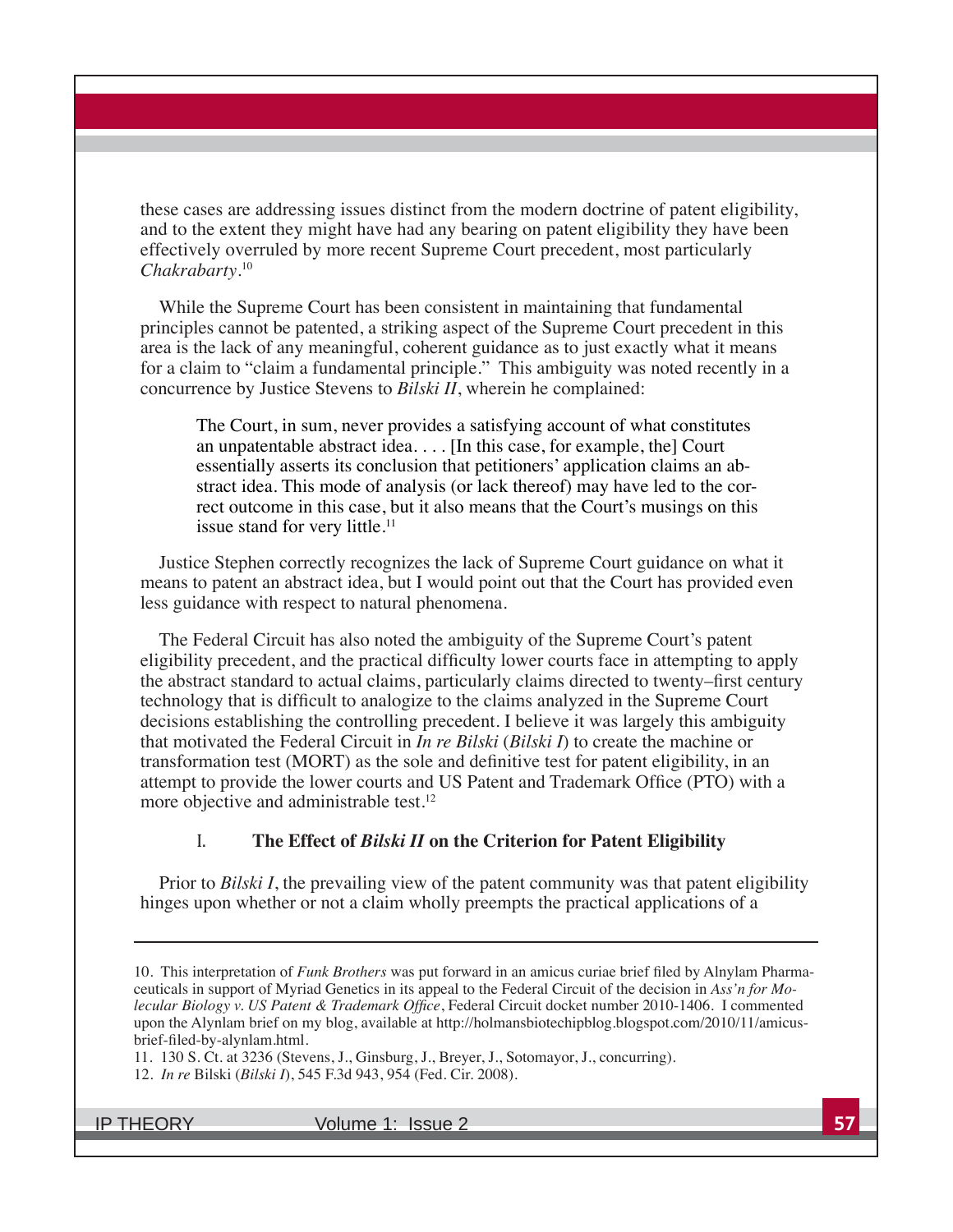fundamental principle, which I refer to as the "preemption test."<sup>13</sup> Under this test, a claim is patent ineligible if it effectively preempts all substantial practical applications of the fundamental principle. However, in 2008, in an attempt to impose more objectivity and predictability on the heretofore vaguely articulated doctrine, the en banc Federal Circuit in *Bilski I* established MORT as the sole and definitive test for the patent eligibility of all process claims (leaving largely unresolved the appropriate test for patent eligibility of product claims).

But the preeminence of MORT was to prove short-lived, with the Supreme Court intervening in 2010 with its *Bilski II* decision, which explicitly held that while MORT can be highly probative of patent eligibility, it is not the sole and definitive test. Bilski II also makes clear, at least implicitly, that a finding of preemption is not a prerequisite for invalidating a claim for lack of patent eligibility.<sup>14</sup> But as pointed out by Justice Stevens, *Bilski II* provides no additional guidance with respect to what the test for patent eligibility is, other than an admonition to consult the patent statute for its definition of the term "process," and to look "to the guideposts in *Benson*, *Flook*, and *Diehr*."15 The essence of *Bilski II* was succinctly captured by two commentators who characterized the decision as the Supreme Court pushing a reset button on the doctrine of patent eligibility.16

While neither the preemption test nor MORT constitutes the definitive test for patent eligibility, *Bilski II* clearly permits lower courts the discretion to use these tests in assessing patent eligibility. In the absence of any other meaningful objective criteria to guide the inquiry, I predict that the courts and PTO will continue to rely heavily (and in some cases exclusively) on these tests, and early indications are that this is the case, in the Federal Circuit, district courts, and the PTO Board of Patent Appeals and Interferences (BPAI).17 Both of these approaches to assessing patent eligibility are specifically identified in the PTO's *Interim Guidance for Determining Subject Matter Eligibility for Process Claims in View of Bilski v. Kappos*. 18

Significantly, both the preemption test and MORT treat claim scope as a critical consideration in assessing patent eligibility. Discretionary flexibility in the application of these tests effectively empowers the courts and PTO to invoke patent eligibility as a doctrinal policy lever for policing claim scope. In the remainder of this essay, I discuss the role of patent eligibility in regulating claim scope.

<sup>13.</sup> *See infra* Part III.

<sup>14.</sup> *Id.*

<sup>15.</sup> Donald Chisum has made a similar observation. *See* Donald S. Chisum, *Patenting Intangible Methods: Revisiting Benson (1972) After Bilksi* 1 (Working Paper, 2010), *available at* http://ssrn.com/abstract=1698724. 16. Gerry J. Elman & Jerome R. Smith, Jr., *What Kinds of Inventive Processes Are Patentable?*, ELMAN TECH. LAW, P.C. (June 30, 2010), http://elman.com/2010/06/bilskireport-elman-smith/.

<sup>17.</sup> *See infra* Parts III, IV. *See also* Mark A. Lemley et al., *Life after* Bilski, STAN. L. REV. (forthcoming 2011), *available at* http://ssrn.com/abstract=1725009.

<sup>18.</sup> Interim Guidance for Determining Subject Matter Eligibility for Process Claims in View of *Bilski v. Kappos*, 75 Fed. Reg. 43,922 (July 27, 2010).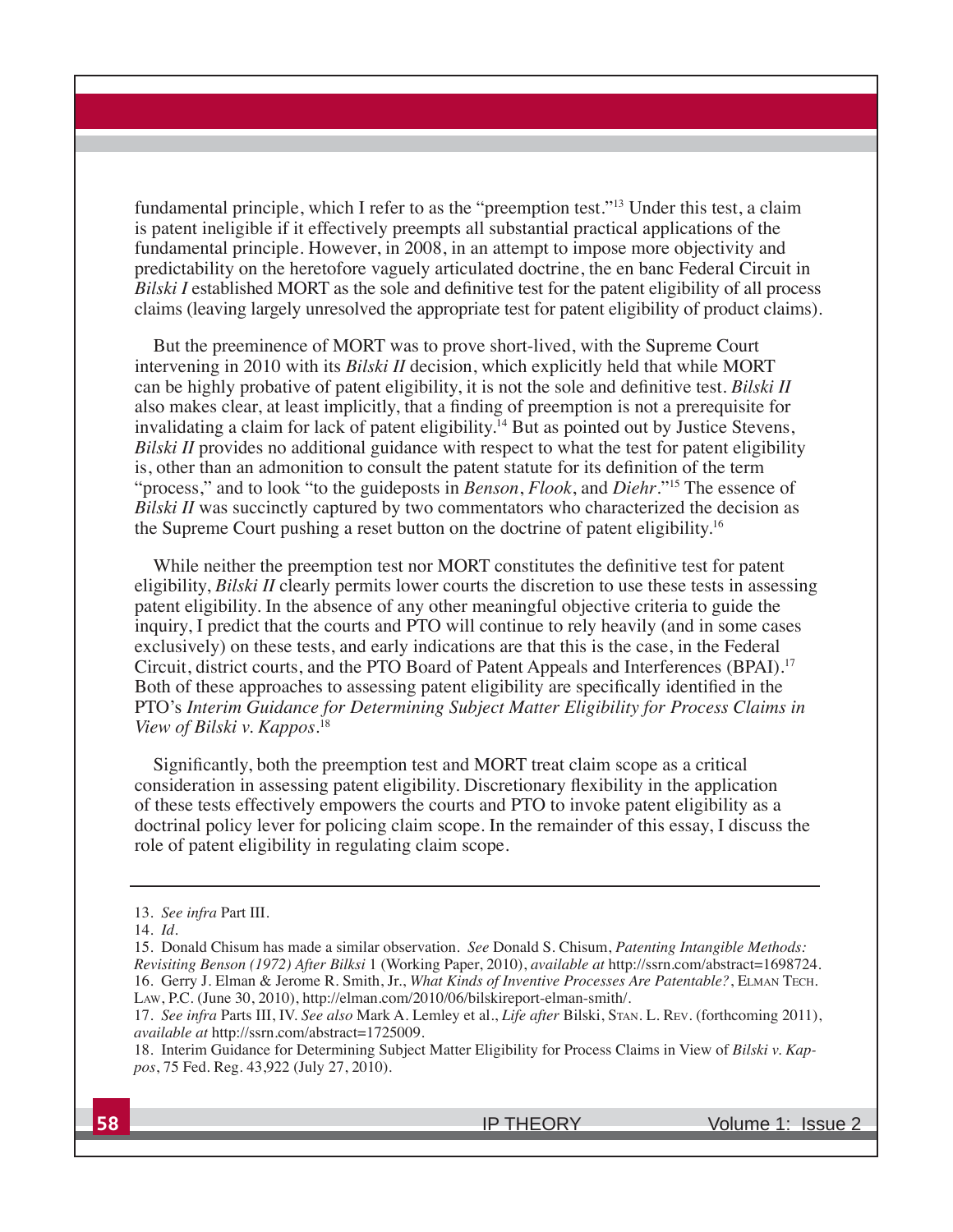#### II. **Patent Eligibility as a Restriction on Claim Scope**

While patent eligibility can be conceptualized as a threshold screen to determine whether or not an innovation can be patented, in many cases the doctrine functions more as a tool for calibrating the scope of protection afforded an invention.<sup>19</sup> For example, in *Chakrabarty* the PTO rejected the claim at issue in the appeal, which broadly recites a genetically modified bacterium *per se*, but allowed other claims reciting Dr. Chakrabarty's invention in more narrow terms.<sup>20</sup> Some of the initially allowed claims appear on their face to be quite broad, including claims reciting the method of producing the new bacteria, and claims reciting an inoculum comprised of the new bacteria in combination with a carrier material floating on water.

Recall that the defining feature of Dr. Chakrabarty's bacteria was their ability to break down multiple components of crude oil, the primary utility of which was believed to be in the treatment of oil spills. Practically speaking, use of the bacteria for this purpose would almost certainly require the use of an inoculum capable of floating on water, so it would seem that the originally allowed claims would have provided the inventor with reasonably expansive patent coverage for his invention. It was only at the point where Dr. Chakrabarty sought a claim broadly reciting the bacteria *per se* that the patent office balked, invoking the doctrine of patent eligibility in an attempt to limit the scope of the allowed claims.

While the Supreme Court ultimately reversed the PTO's decision in *Chakrabarty*, in other cases the PTO has been more successful in invoking the doctrine of patent eligibility to rein in the scope of patent protection afforded to an otherwise patentable invention. For example, in *In re Nuijten* the inventor had come up with a method for reducing distortion in a digital signal caused by the introduction of a "watermark," which involved embedding the watermark's signal with supplemental data.<sup>21</sup> The PTO allowed ten claims directed toward the process itself, and another four claims directed towards articles of manufacture used to perform the process, including a claim to a "storage medium having stored thereon a signal with embedded supplemental data." These claims would appear to provide relatively broad protection for the invention, but in this case the inventor again asked for more, this time in the form of claims reciting the "signal" *per se*. The PTO rejected this broad claim to a signal as patent ineligible, unconstrained as it was to any tangible medium, and in this case the Federal Circuit affirmed, holding that the signal did not fall within any of the four statutory categories of patentable subject matter.

#### III. **The Preemption Test Explicitly Focuses on Claim Scope**

The role of preemption analysis in assessing patent eligibility dates back to *Benson*, wherein the Court opined that if the patent ineligible claims had been allowed to issue in

<sup>19.</sup> The role of patent eligibility in policing claim scope was recently noted by Lemley et al., *supra* note 17.

<sup>20.</sup> Diamond v. Chakrabarty, 447 U.S. 303, 305-06 (1980).

<sup>21. 500</sup> F.3d 1346 (Fed. Cir. 2007).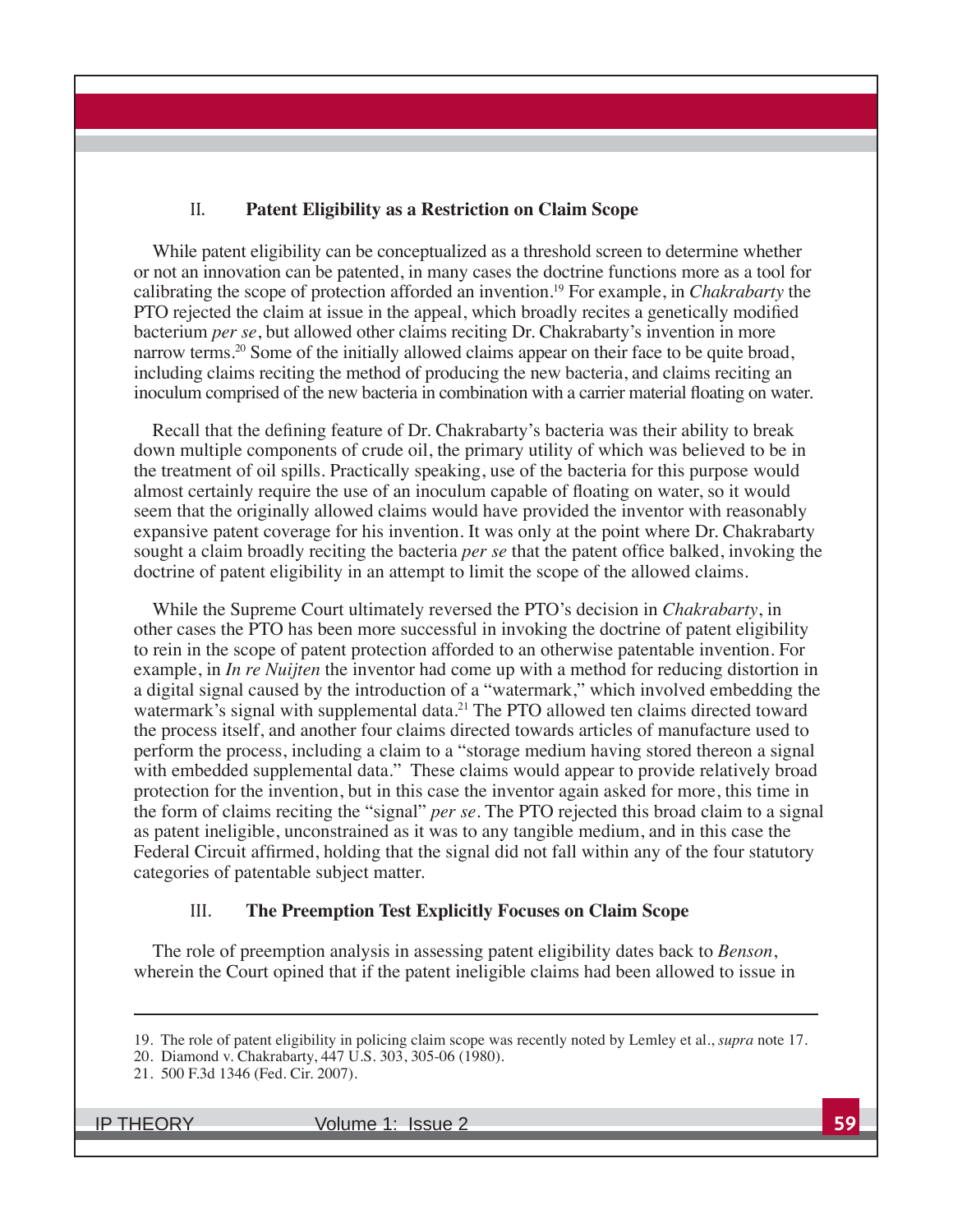a patent, they would have entirely preempted every "substantial practical application" of a mathematical algorithm, such that the practical effect would have been patent on the mathematical algorithm itself.<sup>22</sup> Prior to *Bilski I*, a claim's preemptive effect was often treated as the primary, if not only, relevant consideration in assessing whether a claim is patent ineligible for patenting a fundamental principle.

For example, in a brief submitted to the Supreme Court in connection with *LabCorp*, the United States government as amicus curiae focused entirely on issues of preemption in considering the patent eligibility of the claim, summing up the applicable test for patent eligibility as "no one can patent process that comprises every substantial practical application of a law of nature, because such a patent in practical effect would be a patent on the law of nature itself."23 The government opined that under the broad construction adopted in the lower courts the claim appeared to cover all substantial practical applications of a natural phenomenon, which would in its view render the claim patent ineligible. However, it went on to observe that since the claim is limited to assaying a "body fluid," researchers or physicians might be able to employ the natural phenomenon implicated by the claim (i.e., the correlation between total homocysteine and vitamin B) without infringing the patent merely by using an alternate approach that does not entail assaying a body fluid, implying that this opportunity to decide around the claim would render it patent eligible. The government's brief goes on to point out that a more narrowly drafted diagnostic claim, covering some but not all substantial practical applications of a natural phenomenon, should be considered clearly patent eligible.

Similarly, in a guidance document issued shortly after the Supreme Court granted certiorari in *LabCorp*, the PTO set forth a test for patent eligibility that focuses largely on whether the claim covers every substantial practical application of principle.<sup>24</sup> A test based on preemption would hold an obvious appeal for the PTO, because it has the potential to provide its corps of examiners with a relatively objective and reviewable criterion for patent eligibility. By focusing explicitly on claim scope, preemption analysis is quite analogous to other patentability analyses performed by patent examiners, such as examination for novelty, nonobviousness, and enablement.

While the preemption test is undoubtedly useful and relevant, the Supreme Court has unambiguously established that preemption is not the sole test for patent eligibility, and that a finding of preemption is not a prerequisite to claim invalidation based on patent ineligibility. In *Flook*, for example, the patent applicant argued that under *Benson* its claim should be patent eligible because it did not preempt all substantial practical applications of

<sup>22.</sup> Gottschalk v. Benson, 409 U.S. 63, 71-72 (1972).

<sup>23.</sup> Brief for the United States as Amicus Curiae at 20, Lab. Corp. of Am. Holdings v. Metabolite Labs., Inc., 548 U.S. 124 (2006) (No. 04-607) (internal quotes omitted), 2005 WL 3533248.

<sup>24.</sup> PTO, Interim Guidelines for Examination of Patent Applications for Patent Subject Matter Eligibility (Interim Subject Matter Eligibility Guidelines), 1300 Off. Gaz. Pat. Office 142, 146 (Nov. 22, 2005).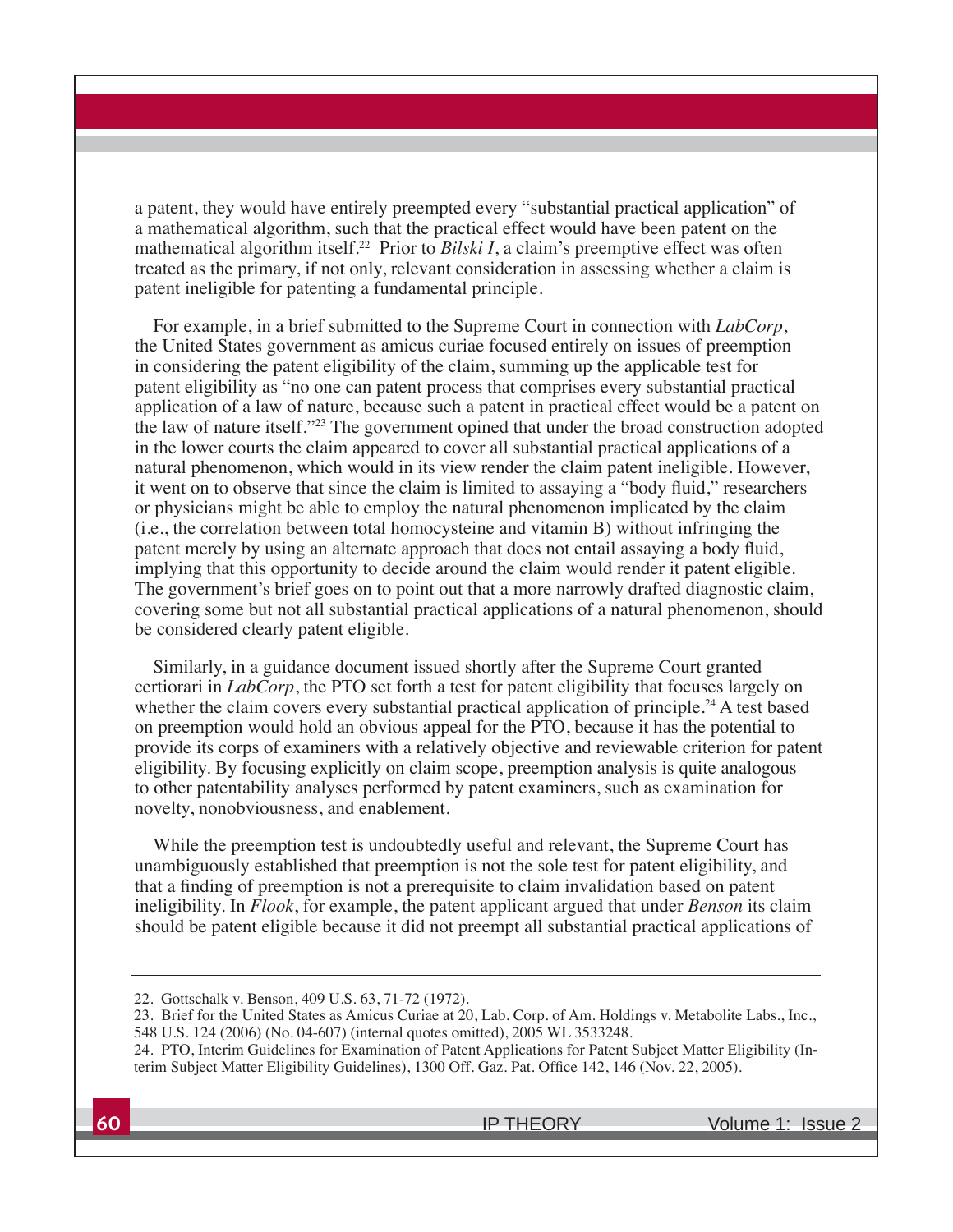a mathematical algorithm, implicitly reading *Benson* as though it established preemption as the definitive test for patent eligibility.<sup>25</sup> The Court, however, rejected this argument.

The *Flook* Court agreed with the patent applicant that since the claim was limited to applications in the petrochemical industry, it did not "wholly preempt the mathematical formula," and left other uses of the formula in the public domain. Nonetheless, the Court went on to find the claim patent ineligible, clearly establishing the principle that preemption is not a prerequisite for patent ineligibility. The Court justified its decision by noting that the prohibition against patenting a fundamental principle cannot be circumvented by attempting to limit its use to a particular technological environment, or by adding insignificant "post-solution activity" to a claim.<sup>26</sup> Subsequent Supreme Court decisions have explicitly cited this aspect of *Flook* with approval.<sup>27</sup>

*Bilski II* reaffirmed this principle of *Flook* by holding that dependent claims limited to specific practical applications of the abstract idea at issue in that case (risk hedging), and thus clearly not preemptive of all practical applications of the abstract idea, were nonetheless patent ineligible. Nevertheless, *Bilski II* does seem to ascribe a significant role to the preemption test in analyzing for patent eligibility, pointing out that some of the broader claims at issue in the case "pre-empt use of [risk hedging] in all fields, and would effectively grant a monopoly over an abstract idea."28 While preemption is clearly not a prerequisite for a finding of patent ineligibility, it would seem to be sufficient. Nothing in the Court's decisions would suggest that a claim could preempt all substantial practical applications of a fundamental principle and nonetheless retain patent eligibility.

While the preemption test does impose some order on the otherwise amorphous patent eligibility inquiry, it nonetheless provides courts ample room to exercise judicial discretion and apply the test in a manner that furthers perceived public policy objectives. For example, as sanctioned by *Flook*, courts have interpreted the preemption test in a manner such that literal preemption of all uses of a fundamental principle is not necessary in order for a claim to fail the test. Rather, the test is often stated as whether the claim preempts substantially all practical uses of the fundamental principle, with terms like "substantial" and "practical" providing the courts and PTO flexibility in applying the test to achieve the "right" outcome.

For example, in *Prometheus I*, the inventors had discovered a correlation between the level of certain drug metabolites observed in a patient's body and optimal drug dosage, and obtained patent claims directed towards methods of using the correlation to determine

<sup>25.</sup> Parker v. Flook, 437 U.S. at 589-90 (1978).

<sup>26.</sup> *Id.*

<sup>27.</sup> Diamond v. Diehr, 450 U.S. 175, 191-92 (1981); *Bilski II*, 130 S. Ct. 3218, 3231 ("[L]imiting an abstract idea to one field of use are adding token postsolution components [does] not make the concept patentable."). 28. 130 S. Ct. at 3231.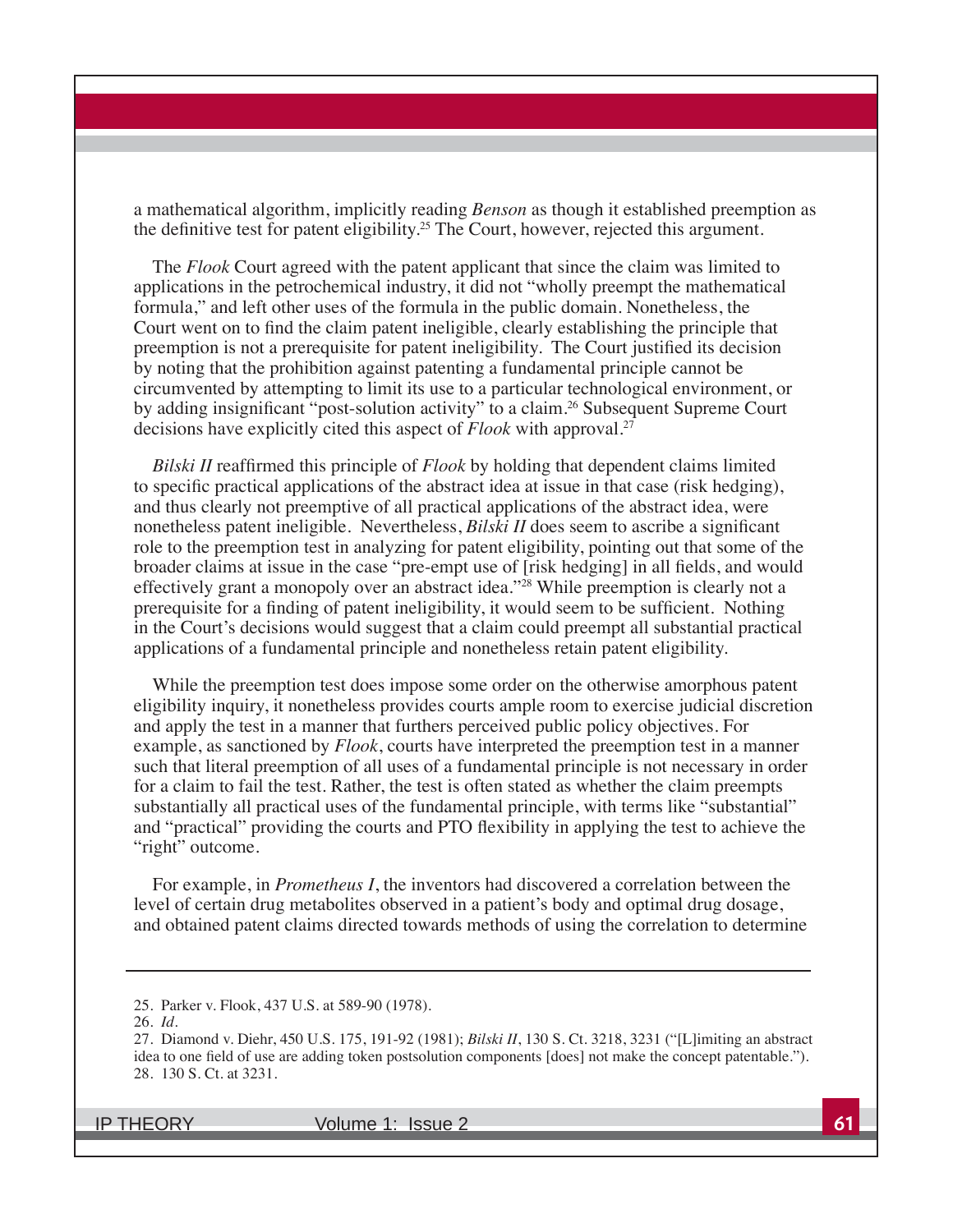whether to increase or decrease the amount of drug being given to the patient.<sup>29</sup> The district court invoked the preemption test and held the claims patent ineligible for preempting all substantial practical applications of the correlation, which the court characterized as a natural phenomenon.30 The patent owner had argued that the claims did not preempt all practical uses of the correlation, and bolstered its argument by specifically identifying six uses of the correlation that it alleged were not covered by the claims.<sup>31</sup> The district court rejected this argument however, apparently concluding that none of these applications were sufficiently "substantial" and/or "practical" enough to satisfy its interpretation of the preemption test.<sup>32</sup>

On appeal, however, the Federal Circuit in *Prometheus II* reversed, applying a much more permissive interpretation of the preemption test to the challenged claims.<sup>33</sup> As articulated by the Federal Circuit, in an opinion authored by Judge Lourie, a claim fails the preemption test only if it would entirely preempt the use of a fundamental principle.<sup>34</sup> Conspicuously absent in the Federal Circuit's formulation of the test is any reference to "substantial" or "practical" uses of the fundamental principle.

Turning to the claims, Judge Lourie concluded that because they use the natural phenomena in a series of specific steps, they do not preempt all uses of the natural phenomena. Notably, the Court's decision offers no suggestion as to what sorts of applications of the fundamental principle fall outside the scope of the claims, and makes no reference to the six alleged examples put forth by the patent owner. I would suggest that under Judge Lourie's approach to preemption analysis, the fact that a fundamental principle is utilized in a series of specific steps to achieve a reasonably specific and practical result (in this case treatment of specific disease by specific drugs) will be enough to defeat an allegation of patent ineligibility based on preemption, regardless of claim scope.

The divergent interpretations of the preemption test by the district court and Federal Circuit in *Prometheus* illustrates the malleability of the test, providing flexibility for the courts to exercise discretion in the application of the test to police claim scope in a manner the court deems to be appropriate. A court, faced with a claim it considers to be overly expansive in scope, can essentially ignore the existence of practical applications of the fundamental principle that fall outside the scope of the claim by characterizing the unclaimed applications as "insubstantial" or "impractical," and proceed to invalidate the claim for failing to preemption test. Alternatively, a court of a different mindset could easily uphold the validity of the same claim by concluding that the claim is not entirely preemptive, without necessarily identifying any meaningful unclaimed application of the principle.

<sup>29.</sup> Prometheus Labs., Inc. v. Mayo Collaborative Servs. (*Prometheus I*), 86 U.S.P.Q.2d 1705, 1715-16 (S.D. Cal. 2008).

<sup>30.</sup> *Id.*

<sup>31.</sup> *Id.*

<sup>32.</sup> *Id.*

<sup>33.</sup> Prometheus Labs., Inc. v. Mayo Collaborative Servs. (*Prometheus II*), 581 F.3d 1336 (Fed. Cir. 2009).

<sup>34.</sup> *Id.* at 1349-50.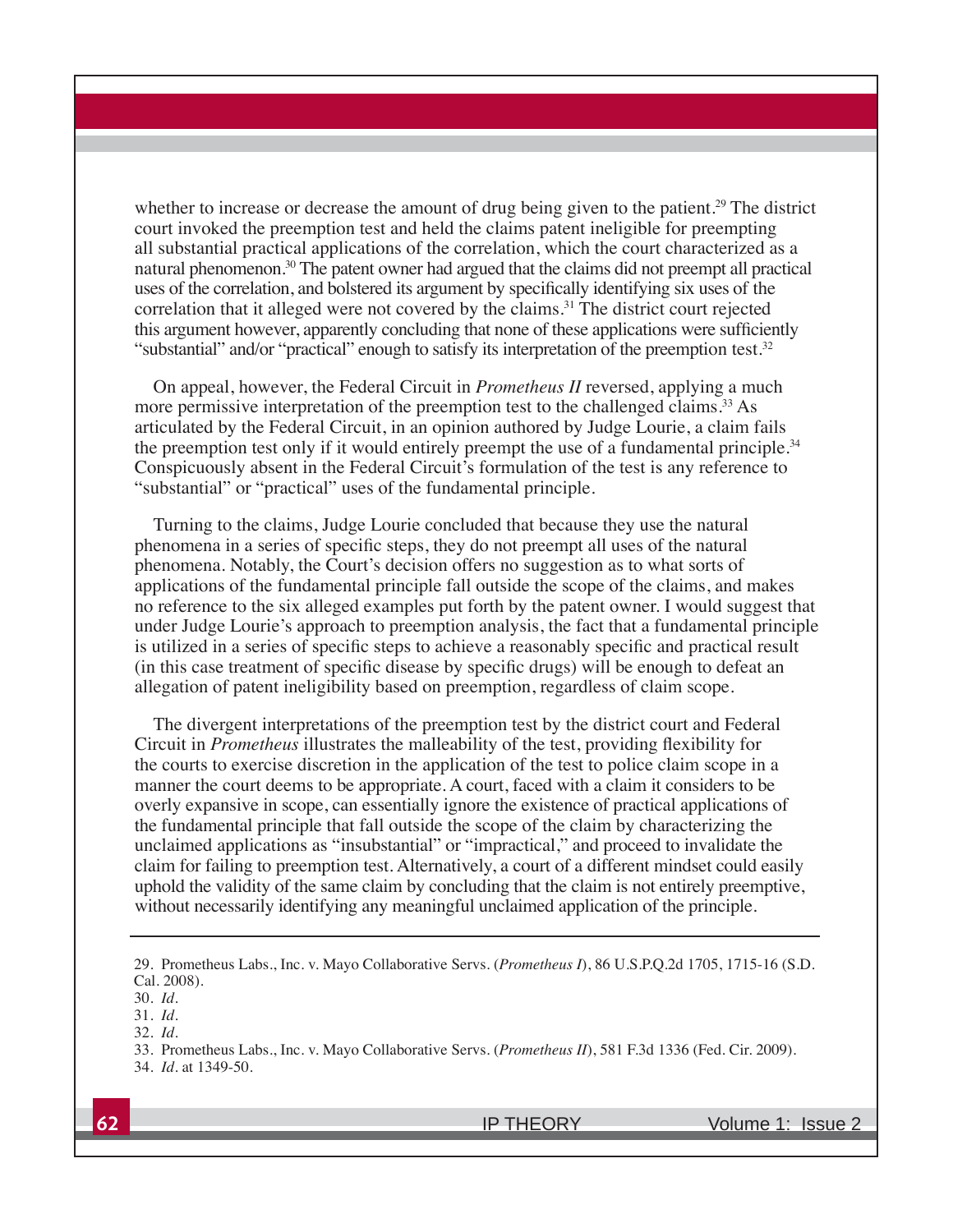One interesting aspect of the "substantial practical application" implementation of the preemption test is the effect of after-arising advances in technology. In order for claim to fail the preemption test, is it necessary that the claim encompass substantially all practical applications of the fundamental principle that might be developed in the future, or is preemption of all practical applications as of the filing date (or perhaps the date infringement) sufficient? If the former, how is a court expected to anticipate all practical applications of a fundamental principle which might become available at some future date based on subsequent advances in technology? If the latter, does this imply that a claim that is patent ineligible at one point in time might be rendered patent eligible by subsequent advances in technology that create new opportunities to apply the fundamental principle in applications falling outside the scope of the claim? Or would preemption analysis be locked into the state-of-the-art at the time the patent application was filed (or perhaps at the time the claim was first added to the patent application, or the date the patent issues?), such that even though after the patent issues there exists substantial practical uses of the fundamental principle lying outside the claim, the claim is nonetheless patent ineligible because these uses only became practical after the application was filed?

At this point is perhaps worth noting that some language from Supreme Court precedent suggests that the extent to which a patent claim encompasses applications of a fundamental principle "unknown" at the time of invention is relevant to the question of patent eligibility.<sup>35</sup> This approach is related to the preemption test, but focuses specifically on "unknown" applications of the fundamental principle, rather than "practical" applications. This approach to patent eligibility does not seem to have garnered much traction in the courts in recent years, although Lemley et al. suggest that a focus on "unknown" uses could establish a meaningful doctrinal role for patent eligibility, a doctrine which they suggest is otherwise largely redundant with enablement and written description.36

To my mind, the doctrines of enablement and written description are perfectly capable and better suited for addressing the policy concerns associated with claims encompassing embodiments of an invention unknown as of the filing date. Precedent clearly establishes that a claim reciting embodiments unknown and unattainable as of the filing date can, but does not necessarily, run afoul of the enablement and written description requirements, and the patent eligibility doctrine should not be made available as a backdoor to achieve a different result.<sup>37</sup> Instead, patent policy would be better served if the courts, most particularly the Federal Circuit, focused more energy on refining the enablement doctrine

<sup>35.</sup> Gottschalk v. Benson, 409 U.S. 63, 68 (1972). This aspect of patent eligibility doctrine is discussed by Lemley et al., *supra* note 17, at 17-18.

<sup>36.</sup> Lemley et al., *supra* note 17.

<sup>37.</sup> LizardTech, Inc. v. Earth Res. Mapping, Inc., 424 F.3d 1336, 1344-45 (Fed. Cir. 2005) (affirming written description-based invalidation of claims for encompassing embodiments of the invention unknown as of the filing date); *In re* Goodman, 11 F.3d 1046, 1052 (Fed. Cir. 1993) (finding a claim broadly encompassing genetically modified monocots and dicots invalid for lack of enablement because genetically modified monocots were unknown as of the filing date).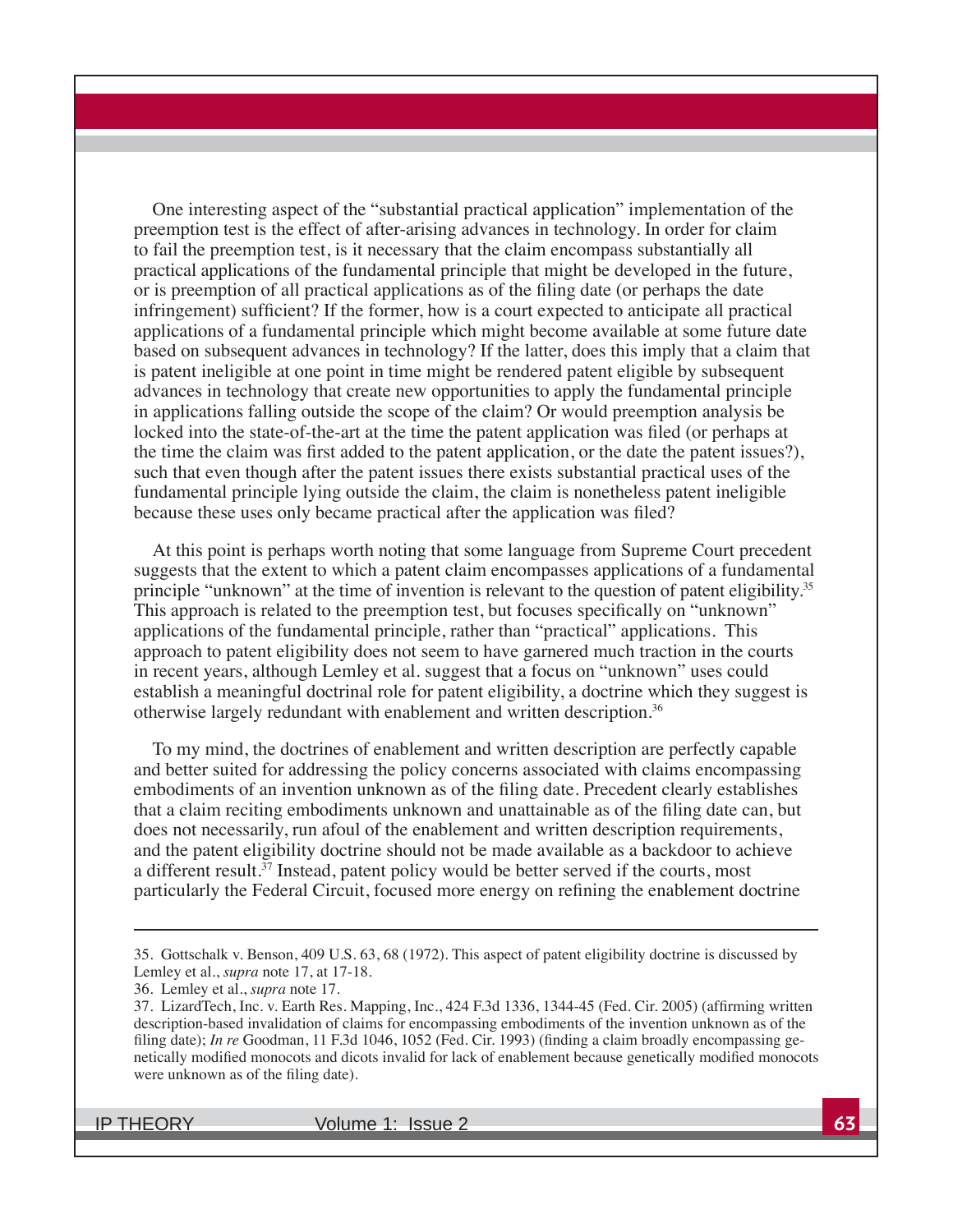as a doctrinal tool for policing claim scope, generally applicable to embodiments of the claimed invention both known and unknown as of the filing date.<sup>38</sup>

#### IV. **The Machine or Transformation Test Implicitly Addresses Claim Scope**

Although *Bilski II* rejected the Federal Circuit's assertion that MORT is the sole and definitive test, it by no means disavowed the use of MORT in assessing patent eligibility. To the contrary, the Court acknowledged that MORT is in many cases a "useful and important clue, an investigative tool" for answering the ultimate question of whether a claim patents a fundamental principle. In view of the fact that *Bilski II* does not offer any alternative "clues" or "tools" to assist the lower courts in this regard, and the fact that a majority of the judges on the Federal Circuit have so recently voiced their approval of MORT, I predict that courts will continue to rely heavily on MORT in assessing patent eligibility. This prediction is borne out, for example, in the Federal Circuit's recent *Prometheus II* decision, in which the claims were found to be patent eligible based almost entirely on a MORT analysis.

On the other hand, under *Bilski II* a court can at its discretion ignore MORT in its patent eligibility analysis. This approach can be seen in *Research Corporation Technologies v. Microsoft*, another recent Federal Circuit decision case that upheld the patent eligibility of the challenged claims, but this time without any reference to MORT.39

MORT can function as a doctrinal tool for policing claim scope that complements the preemption test. For example, in *Prometheus II* the claimed invention was based on the discovery of a correlation between the level of specific drug metabolites in the patient's body and the optimal dosage of the drug for that patient. The Federal Circuit stated in dicta that a claim broadly directed to this correlation, which could be infringed by mere mental steps, such as a doctor warning a patient that he should reduce his drug dosage based on the result of a test showing high levels of drug metabolite, would be *per se* patent ineligible.

However, in fact none of the claims were this broad, since all included additional steps of administering a drug to patient and or determining the level of drug metabolite in a patient's body. These steps were held to be inherently transformative, thus satisfying MORT. In short, the requirement of a transformative step limits the availability of patent protection to methods of using the correlation involving actual treatment of the patient and/or analysis of a biological sample. As applied in *Prometheus II*, MORT functions to defuse concerns that parties like Prometheus might be able to obtain patent protection of such broad scope that it could be used to prevent doctors from thinking about the correlations, or from communicating with their patients.

38. Ariad Pharm., Inc. v. Eli Lilly & Co., 560 F.3d 1366, 1381 (Linn, J., concurring) (opining that the appropriate doctrinal total for policing claim scope is enablement, not written description, and bemoaning the fact that the Court has "left unresolved" the question of to what extent the enablement requirement constrains the ability of an inventor to claim "known and unknown" embodiments of the invention). 39. Research Corp. Techs., Inc. v. Microsoft Corp., 627 F.3d 859, 868-69 (Fed. Cir. 2010).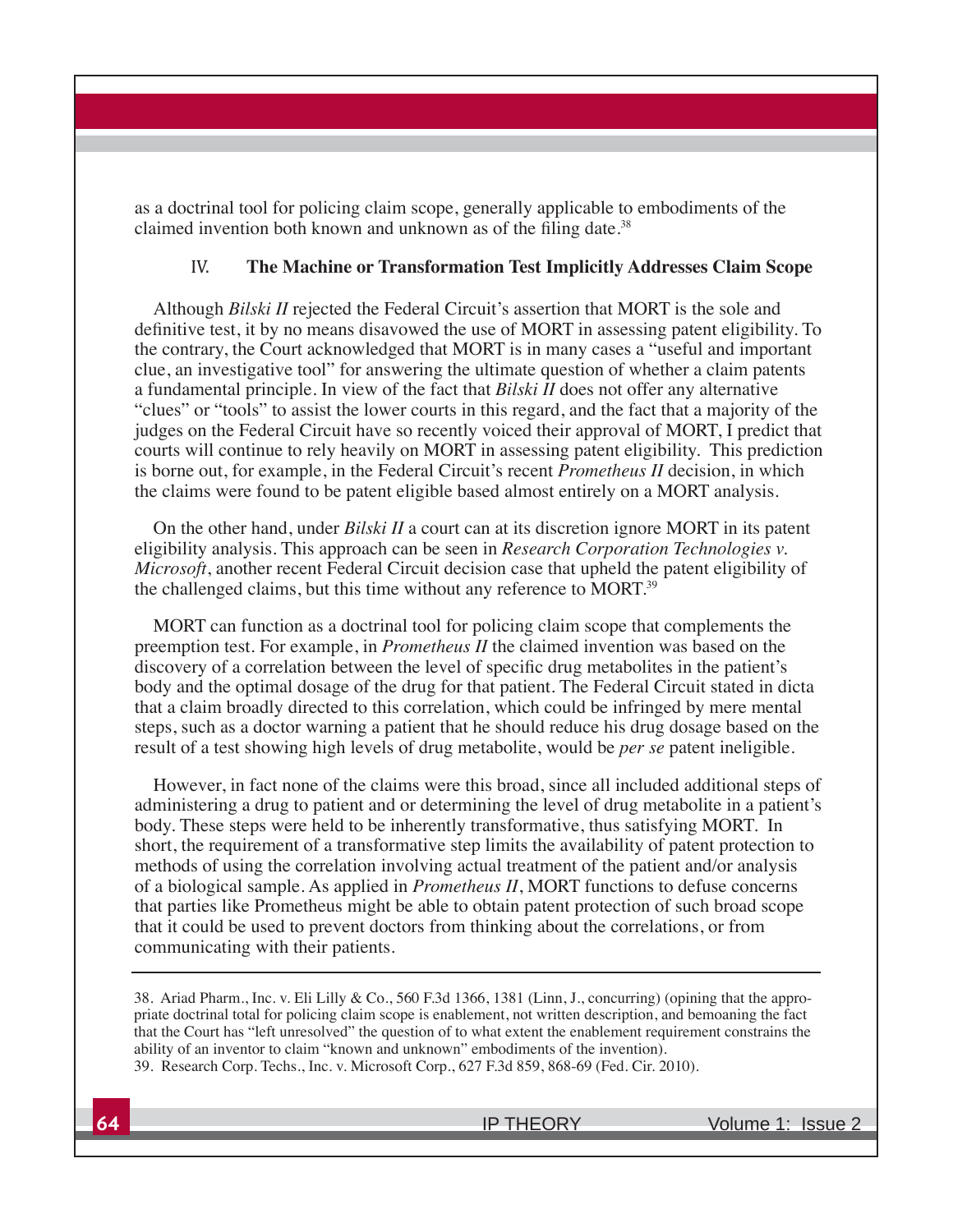The machine prong of MORT can also be employed to limit claim scope. For example, in *Ex parte Sesek*, the invention was a method of "notifying a carrier in a mass mailing operation of an anticipated mail load to allow the carrier to adapt to the mail load instead of merely reacting to it."40 The Board of Patent Appeals and Interferences (BPAI) rejected the claims as patent ineligible, for failure to satisfy either prong of MORT, but did not reject corresponding claims limited to an apparatus for performing the method.<sup>41</sup>

Like the preemption test, MORT is sufficiently malleable to permit a court to arrive at a desired outcome based on the stringency by which the test is applied. In *Bilski I*, the Federal Circuit held that the presence of a machine or transformation is not necessarily sufficient to satisfy MORT, particularly if the involvement of a machine or transformation is found to be mere "extra-solution activity." $42$  The ability to dismiss machine-implemented or transformative steps as mere extra-solution activity provides substantial discretion for a court to apply to MORT in a manner that achieves the desired result.

For example, in *Classen Immunotherapies, Inc. v. Biogen IDEC* the Federal Circuit held that a claim that specifically recited a step of immunizing patients nonetheless failed MORT.43 Immunizing a patient against disease clearly transforms a patient; *Prometheus II*, decided after *Classen*, unambiguously states that treating a patient is inherently transformative.<sup>44</sup> The only rational explanation for the outcome in *Classen* would appear to be that the Federal Circuit disregarded the immunization step as mere extra-solution activity, an analytical expedient explicitly sanctioned by *Bilski I*.

Similarly, in *Prometheus II* the Federal Circuit cited with approval *In re Grams*, a 1989 Federal Circuit decision that held patent ineligible a claim directed toward a method that involves performing a clinical test on individuals and applying an algorithm to the data generated by the test.45 In a manner reminiscent of *Classen*, the Court simply disregarded the inherently transformative clinical testing step in its patent eligibility analysis as mere data-gathering extra-solution activity. $46$ 

In *Every Penny Counts v. Bank of America Corp*.,<sup>47</sup> the district court applied a similar approach to conclude that claims directed toward a process that inherently requires the use of a machine nonetheless failed MORT based on its conclusion that the involvement of the machine represented only insignificant extra-solution activity. In this case, the district court found that the claimed process necessarily requires the use of machines or computers

<sup>40.</sup> *Ex parte* Sesek, at 1, No. 2009-0458, 2009 WL 803089 (B.P.A.I. Mar. 25, 2009).

<sup>41.</sup> *Id.* at 4-6.

<sup>42.</sup> *Bilski I*, 545 F.3d 943, 961-62 (Fed. Cir. 2010).

<sup>43.</sup> Classen Immunotherapies, Inc., v. Biogen IDEC, 304 F. App'x 866, 867 (Fed. Cir. 2008).

<sup>44.</sup> *Prometheus II*, 628 F.3d 1347, 1356 (Fed. Cir. 2010).

<sup>45.</sup> *In re* Grams, 888 F.2d 835, 840-41 (Fed. Cir. 1989).

<sup>46.</sup> *See id.* at 839.

<sup>47.</sup> Every Penny Counts, Inc. v. Bank of Am. Corp., 2009 WL 6853402 at 2-3 (M.D. Fla. 2009).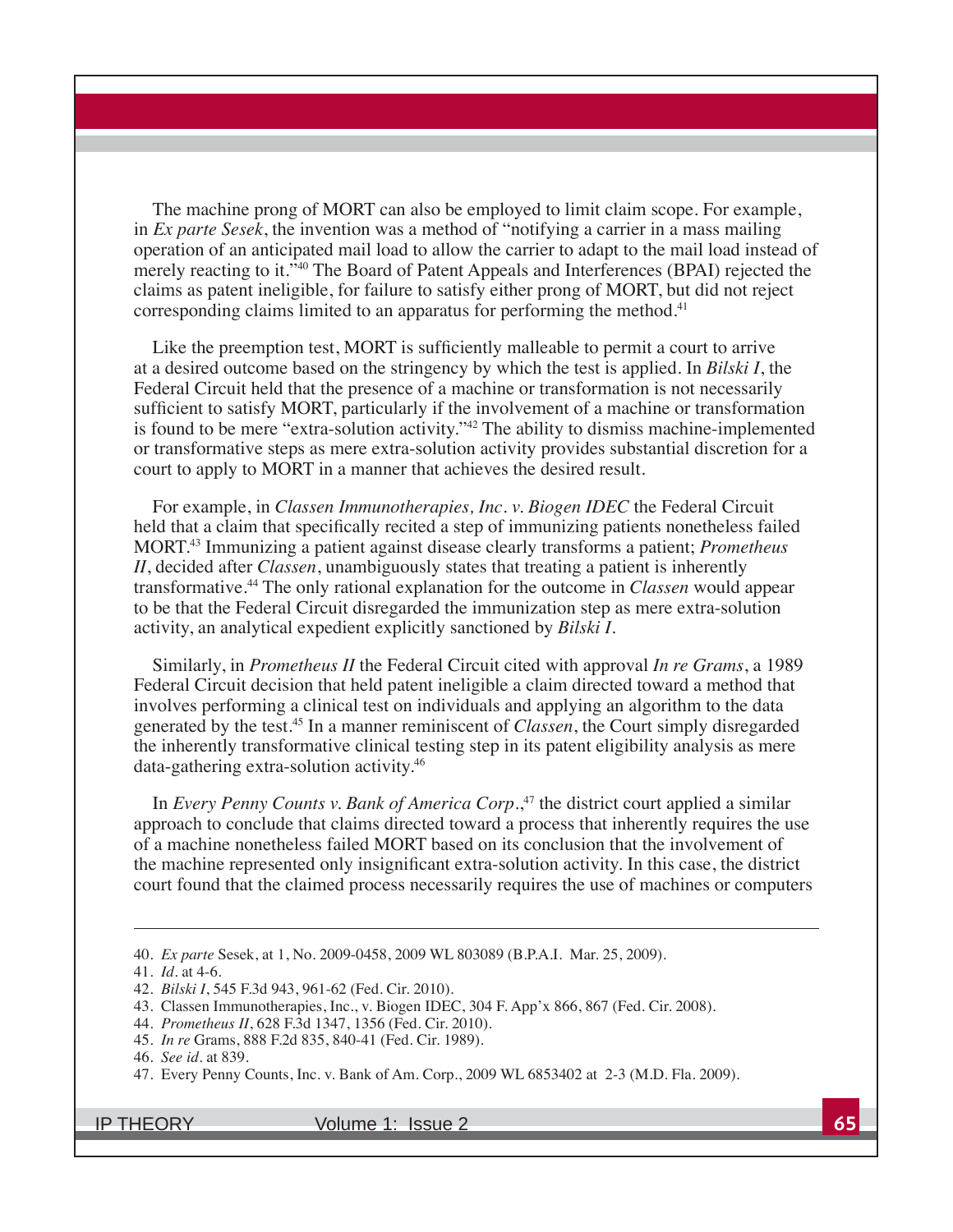to work, and hence does not impose any limits on the process itself. Thus, this is another example of using the expedient of declaring a step mere extra-solution activity to invalidate a claim the court clearly considers overly broad.

#### V. The Manner in Which the Court Defines the "Fundamental Principle" **at Stake Can Impact Patent Scope**

The manner in which a court or the PTO interprets the meaning of "fundamental principle" can dictate the role of patent eligibility in policing claim scope. For example, even an extremely broad claim will pass muster if the court concludes that the "principle" captured by the claim is not "fundamental." We see this in *Research Corporation Technologies*, wherein the Federal Circuit held that, because the claimed method provides a functional and palpable utility in the field of computer technology, the district court was incorrect in characterizing the idea behind the claim as "abstract." With no "abstract idea" implicated by the claim, it necessarily follows that the claims could not be patent ineligible for claiming an abstract idea, regardless of how broadly the "non-abstract idea" behind the claim is claimed. By defining abstract idea in such a restricted manner, the Court effectively negates the role of patent eligibility in policing claim scope. The district court, in contrast, had subscribed to a more expansive definition of what it means to be an "abstract idea," resulting in the divergent outcomes.

Different interpretations of what it means to be a "natural phenomenon" might also explain the conflicting rulings emanating from the district court and Federal Circuit in *Prometheus*. As discussed above, the district court seemed to adopt an unjustifiably expansive definition of natural phenomena, characterizing the correlation between the metabolic breakdown products of a defined category of non-naturally occurring drugs (i.e., certain thiopurine drugs) and the optimal dosage of the drug as a natural phenomenon. While the Federal Circuit did not explicitly address the district court's questionable definition of natural phenomenon, its decision to reverse the district court might be explained by assuming that the Federal Circuit defined the relevant natural phenomenon differently. At one point in *Prometheus II*, the Federal Circuit explains that the challenged claims are directed towards an application "of naturally occurring correlations between metabolite levels and efficacy or toxicity, and thus do not wholly preempt all uses of the recited correlations."<sup>48</sup> This statement suggests that perhaps the Federal Circuit defined the fundamental principle implicated by the claims more broadly, i.e., as the general phenomenon that a correlation exists between the level of drug metabolite in the body and drug efficacy and toxicity, as opposed to the more specific correlation involving thiopurine drugs identified by the district court. As such, the Federal Circuit's "natural phenomenon" encompassed all drugs generally, and thus was not preempted by claims limited to a specific category of drugs. The district court's "natural phenomenon," on the other hand, was limited to a specific category of drugs, which the court found to be effectively preempted by the claims.

48. *Prometheus II*, 628 F.3d at 1355.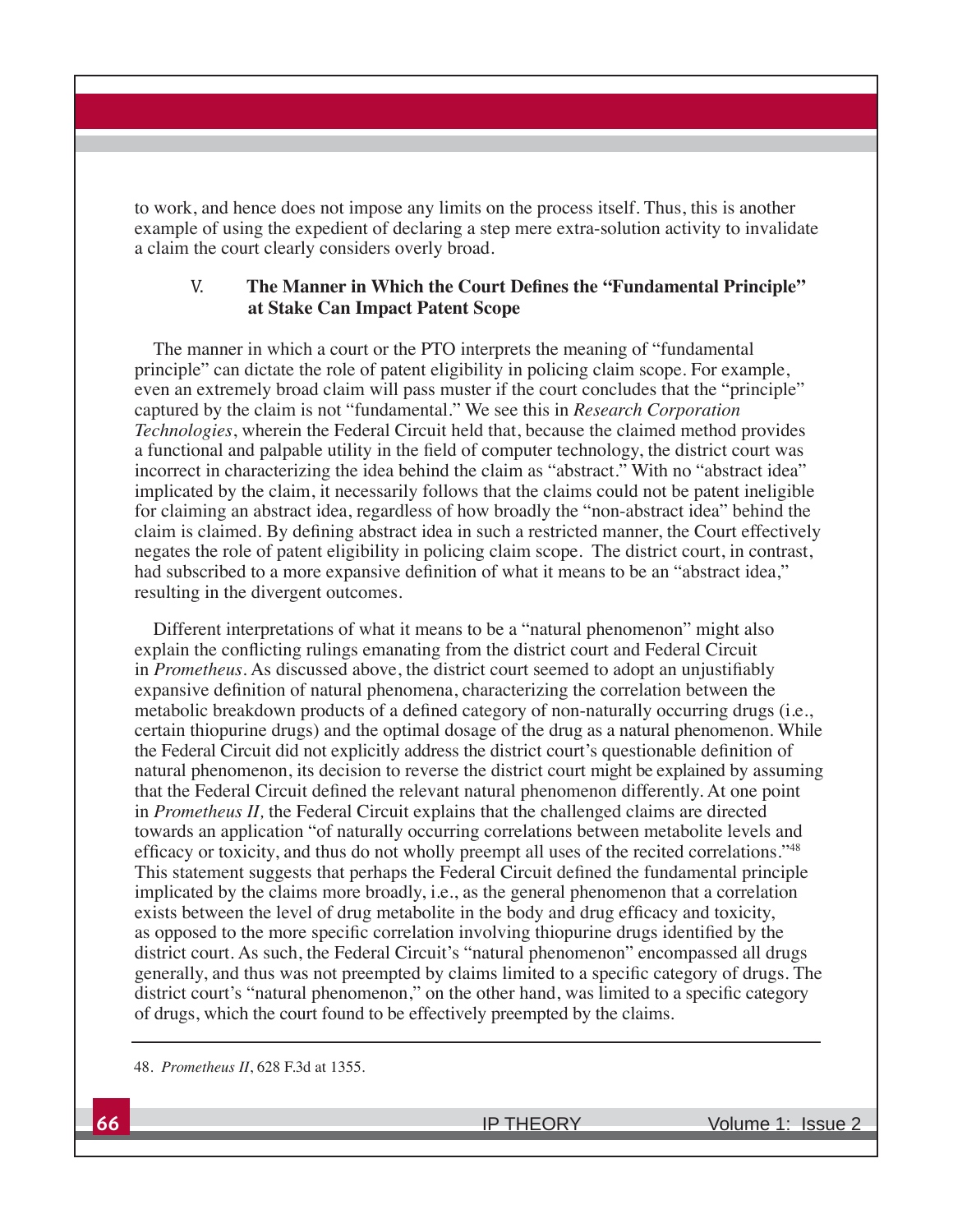Note the analogy between what occurred in *Research Corporation Technologies* and the foregoing interpretation of *Prometheus*. In both cases, the district court adopted a relatively narrow interpretation of the fundamental principle at stake, and found the claim invalid for effectively preempting the fundamental principle. On appeal, the Federal Circuit defined the fundamental principle more broadly, and based on this interpretation reversed the lower court. In *Research Corporation Technologies*, the Federal Circuit achieved this end by finding that no fundamental principle (i.e., abstract idea) was implicated by the claims. In *Prometheus*, on the other hand, the Federal Circuit acknowledged that the claims implicated a natural phenomenon, but after defining the natural phenomenon more broadly had no trouble concluding that the claims are patent eligible by virtue of being limited to certain specific applications of the phenomenon, i.e., a limited category of drugs. While the *Prometheus* claims appeared overly broad under the district court's narrow definition of the natural phenomenon, from the perspective of the Federal Circuit the claims are relatively narrow, limited as they are to an application of the natural phenomenon (as they defined it) to a specific category of drugs.

This interpretation of *Prometheus II* might also help explain the different outcomes in that case and *In re Grams*. 49 In both cases, the challenged claims recited a method that involved obtaining clinical laboratory data from a patient and applying what the court characterized as a fundamental principle to the data, resulting in clinically useful diagnostic information. In *Prometheus*, the claim is limited to a fairly specific category of drugs, leaving most applications of the fundamental principle outside the scope of the claims. In contrast, the *Grams* claim broadly recited applying the fundamental principle to "clinical laboratory tests" in general, rather than being limited to any specific clinical laboratory test or tests. The greater preemptive effect of Grams' claims, in contrast with the relatively specific application of a fundamental principle claimed by Prometheus, could provide a principled distinction that would explain the divergent outcomes in the cases.

Alternatively, the Federal Circuit could have arrived at the same outcome in *Prometheus*   $II$  by finding that the alleged natural phenomenon identified by the district court was not in fact "natural." On the initial appeal of *Prometheus* to the Federal Circuit, I filed an amicus brief explaining my position that the district court had erred in characterizing a correlation involving a synthetic, non-naturally occurring drug breakdown product as a natural phenomenon.50 In that brief I argued that the correlation does not and cannot occur naturally, since it only arises as a result of the administration of a synthetic drug to patient. By limiting the applicability of the doctrine of patent eligibility to claims implicating truly natural phenomena, courts could modulate the effect of the doctrine on claim breadth.

49. As I pointed out in a post to my blog, I found the Federal Circuit's attempt to distinguish the two cases provided by *Prometheus II* less than entirely convincing. Chris Holman, *On Remand, Federal Circuit (Once Again) Decides* Prometheus v. Mayo *in Favor of Patent Eligibility for Methods of Treatment and Diagnostic Tests*, HOLMAN'S BIOTECH IP BLOG (Dec. 17, 2010, 3:22 PM), http://holmansbiotechipblog.blogspot. com/2010/12/on-remand-federal-circuit-once-again.html.

50. *See* Brief of Amici Curiae Interested Patent Law Professors in Support of Neither Party at 11, Prometheus Labs., Inc. v. Mayo Collaborative Servs., 628 F.3d 1347 (Fed. Cir. 2010) (No. 2008-1403).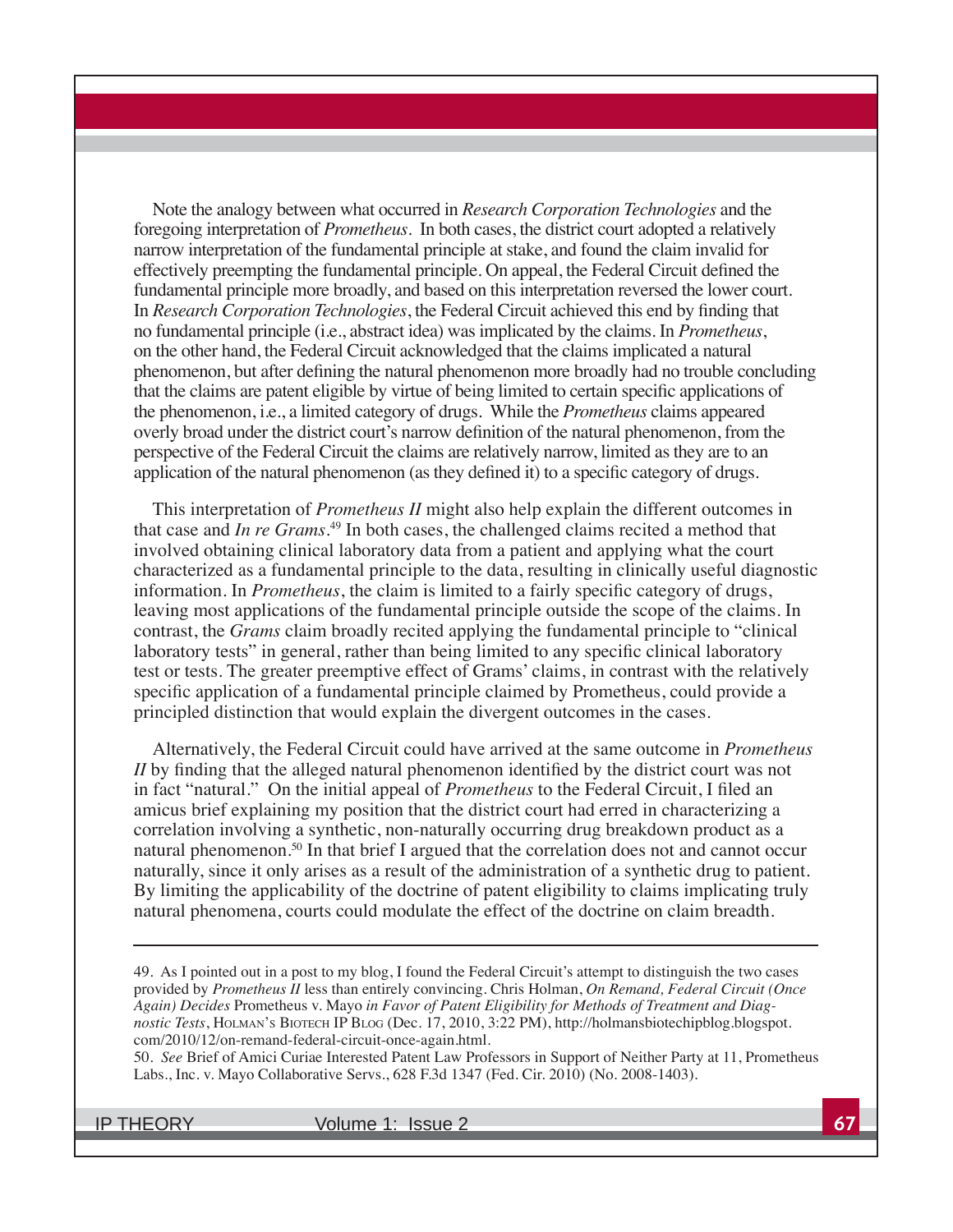For example, consider the case of a researcher who has discovered a correlation between a specific genetic variation and the suitability of a particular drug for a patient bearing that genetic variation, i.e., a personalized medicine invention. A court could reasonably conclude that since the correlation involves a non-naturally occurring drug, it is not a natural phenomenon, and thus patent eligibility is not implicated, regardless of how broadly the researcher chooses to claim a diagnostic method applying the correlation to healthcare. On the other hand, assuming that the genetic variation occurs naturally, and thus could be rightly characterized as a natural phenomenon, the doctrine of patent eligibility would be available to preclude the researcher from obtaining a claim broadly reciting the genetic variation *per se*, untethered to its correlation with a non-naturally occurring drug.

The virtue of this approach might lie in its ability to provide a principled doctrinal tool for distinguishing between claims broadly reciting diagnostic testing for naturally occurring genetic variations, which have become highly controversial and widely unpopular, and personalized medicine claims directed toward correlations between genetic variation and optimal drug treatment regimen. It is widely believed that personalized medicine has the potential to play a critical role in advancing future healthcare, and should the courts decide to use patent eligibility to invalidate unpopular "gene patents" claims, such as those at issue in *Ass'n for Molecular Pathology*, 51 it is important that they do so in a manner that does not unduly prejudice the ability of personalized medicine innovators to obtain adequate patent protection for their discoveries. This important policy objective might be achieved by limiting the applicability of the doctrine of patent eligibility to claims implicating truly "natural" phenomena.

## VI. **Policing Claim Scope by Limiting Claims to the Statutory Categories of Patentable Subject Matter**

Under Section 101 of the patent statute, only machines, articles of manufacture, compositions of matter, and processes are patent eligible.<sup>52</sup> These terms have been interpreted broadly, to encompass living organisms, chemical compounds, and in at least one case an elemental particle (Element 95, i.e., Americium).53 However, the recent decision in *Nuijten* invalidating a claim to a signal illustrates that at some point the Federal Circuit is willing to draw the line and declare a claim patent ineligible for claiming subject matter that is neither a process nor product as defined by Section  $101<sup>54</sup>$  Similarly, in *Bilski II* the Court explicitly pointed to the statutory definition of process as a limitation on patent eligibility. Moving forward, the courts could potentially adopt a more stringent interpretation of what it means to be a patent eligible product or process under section 101 as another doctrinal policy lever to regulate claim scope.

<sup>51.</sup> Ass'n for Molecular Pathology v. U.S. Patent & Trademark Office, 702 F.Supp.2d 181, 200-06 (S.D.N.Y. 2010).

<sup>52. 35</sup> U.S.C. § 101 (2006).

<sup>53.</sup> *See In re* Seaborg, 328 F.2d 996 (C.C.P.A. 1964).

<sup>54.</sup> *See supra* Part II.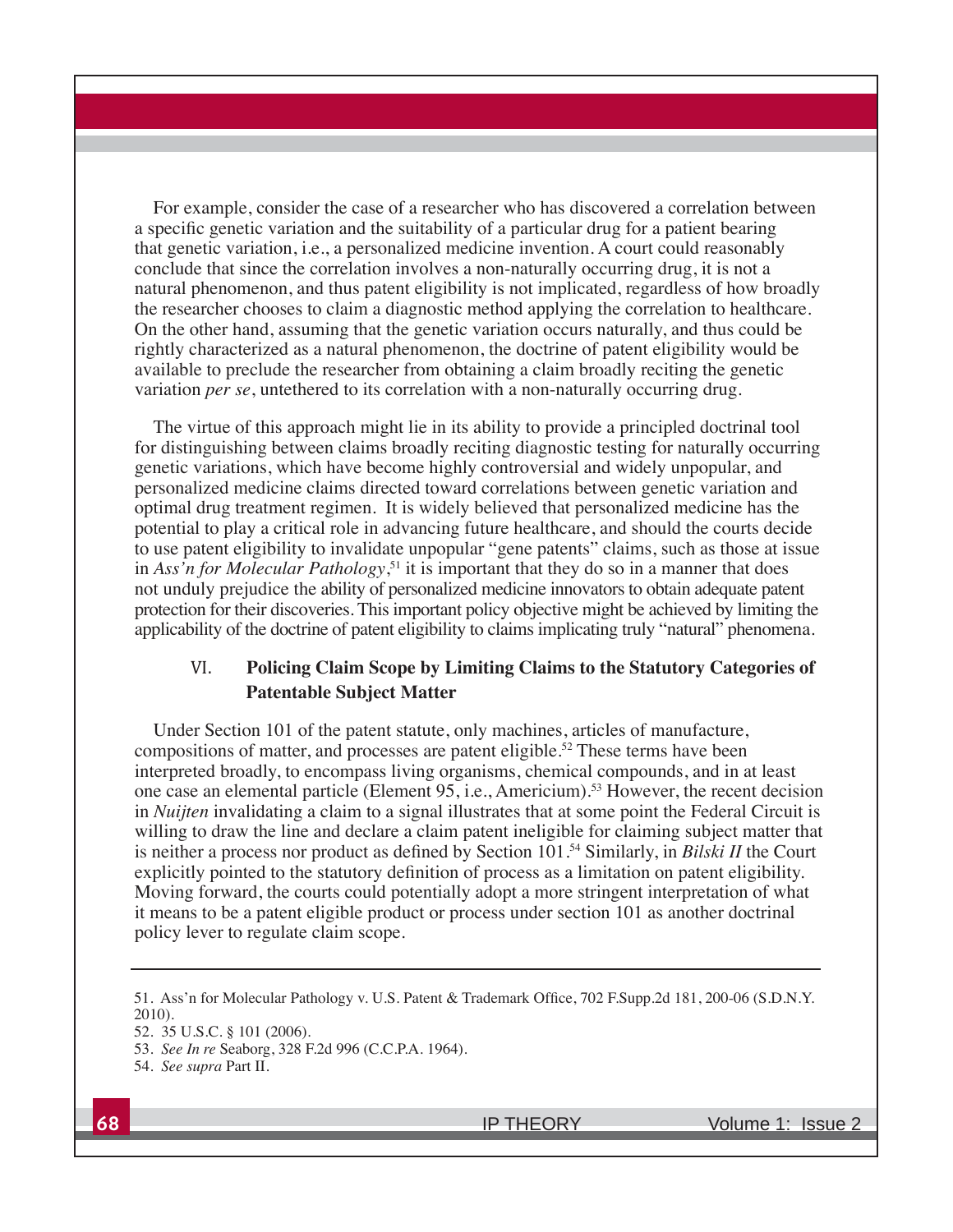#### VII. **What Role Will Patent Eligibility Play in Policing Claim Scope?**

Clearly, under *Bilski II* the lower courts are empowered to deploy patent eligibility as a doctrinal tool for policing claim scope. Because *Bilski II* leaves the test for patent eligibility largely undefined, the lower courts and PTO, in particular the Federal Circuit, could actively invoke the doctrine as a "wildcard" to invalidate patent claims deemed unduly broad, or otherwise "unworthy" by the court. Judge Rader made a similar observation recently with respect to the Lilly written description requirement, another doctrine of patentability for which the criteria for compliance remains largely undefined.<sup>55</sup>

However, early indications suggest that the Federal Circuit and PTO are disinclined to invoke patent eligibility as a front-line doctrinal tool for policing claim scope. There are already more appropriate doctrinal tools for policing claim scope, most particularly the enablement requirement, but increasingly in recent years the written description requirement. In most cases, these doctrines will be the more appropriate vehicle for guarding against overly expansive claiming of inventions.

For example, in *Prometheus II* the Federal Circuit went out of its way to articulate a permissive approach to patent eligibility analysis that emphatically supports the patent eligibility of method claims reciting a step of administering a drug or otherwise treating a patient, or of obtaining and/or analyzing a biological sample from a patient. In *Research Corporation Technology*, a different panel of the Federal Circuit issued a broad holding to the effect that any invention providing a functional and palpable application addressing a technological need is patent eligible. In that decision, Judge Rader stresses that under his interpretation of *Bilski II*, patent eligibility should not become a substitute for a patentability analysis related to prior art, adequate disclosure, or other requirements of patentability. In the words of Judge Rader, "section 101 does not permit a court to reject subject matter categorically because it finds that a claim is not worthy of a patent."<sup>56</sup>

Similarly, the PTO has instructed its examiners to "avoid focusing on issues of patenteligibility under § 101 to the detriment of considering an application for compliance with the requirements of §§ 102, 103, and 112, and  $\dots$  avoid treating an application solely on the basis of patent-eligibility under § 101 *except in the most extreme cases*."57 This suggests to me that, like the Federal Circuit, the PTO does not intend to implement *Bilski II* in a manner that substantially alters the criteria for patentability as applied by the office.

In conclusion, at this point in time it seems apparent that while under *Bilski II* patent eligibility is available to the courts and PTO as a doctrinal tool for policing claim scope,

<sup>55.</sup> Ariad Pharm. v. Eli Lilly & Co., 598 F.3d 1336, 1366 (Fed. Cir. 2010) (Rader, J, dissenting).

<sup>56.</sup> Research Corp. Techs., Inc. v. Microsoft Corp., 627 F.3d 859, 868 (Fed. Cir. 2010).

<sup>57.</sup> Interim Guidance for Determining Subject Matter Eligibility for Process Claims in View of *Bilski v. Kappos*, 75 Fed. Reg. 43,922, 43923-24 (2010) (emphasis added).